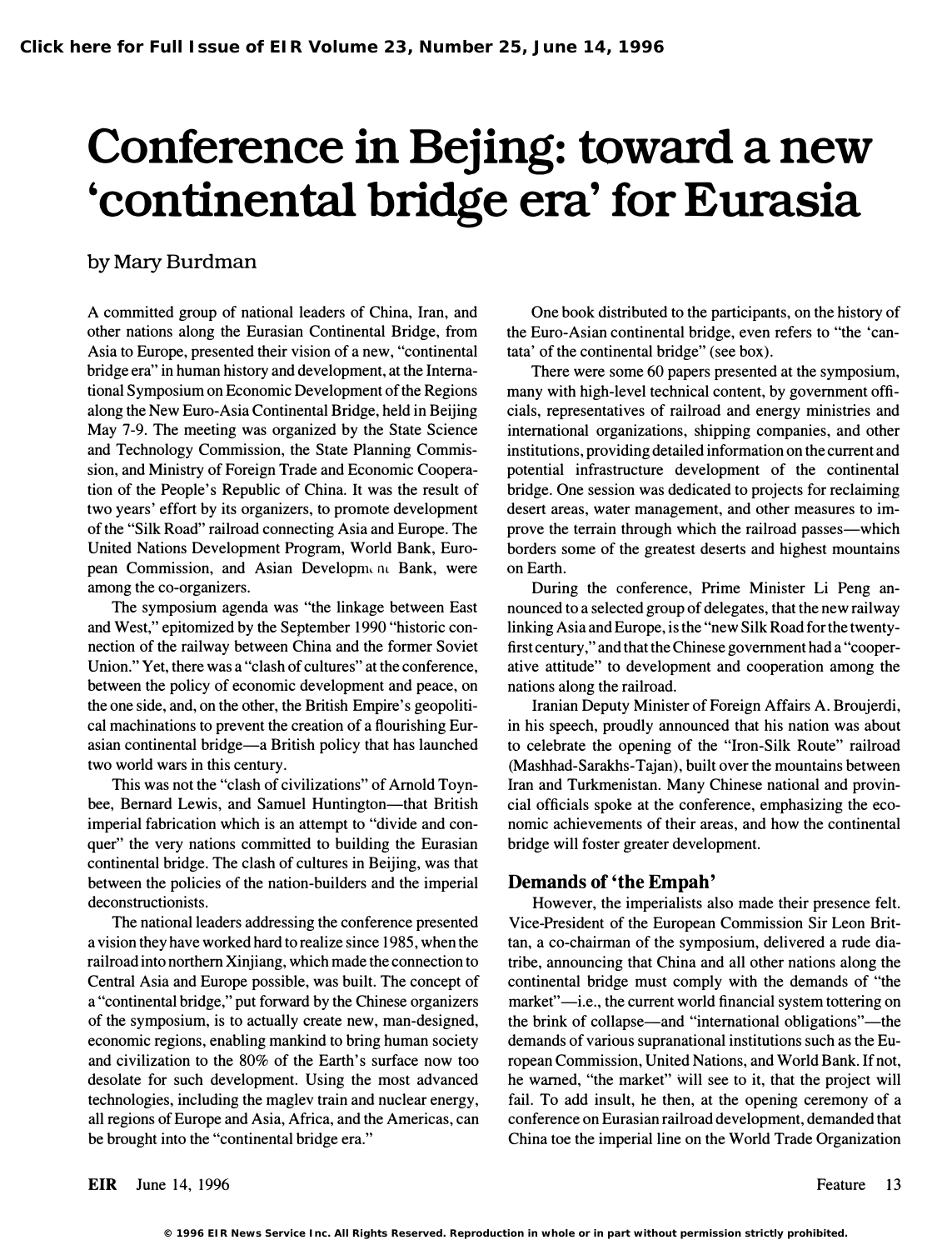and the free market—issues *not* on the agenda. Another British delegate was Nicholas MacLean, of the Union of Industrial and Employers Confederations of Europe and the British Royal Society for Asian Affairs. In the old "Great Game" tradition of British manipulation, MacLean told how he had "travelled the silk route," and gave a speech calling for the Eurasian nations to turn to roads, air routes-i.e., everything except railroads—and emphasizing the importance of "prices" in determining use of the Silk Road.

There were other anomalies at the symposium. One was the lack, outside of presentations by the delegates of the Schiller Institute, of discussion of the imminent collapse of the current world financial system-although there is certainly a group, among China's highest-level officials and economists, aware of the dangers represented by the "financial AIDS" of the current system, including the disaster in Mexico and the Barings Bank debacle.

A second anomaly was the lack of representation of Russia, a nation obviously indispensable to the development of Eurasia. There is no question of the importance both Russia and China accord to their mutual relations, especially after the state visit of President Yeltsin to China April 23-26. This visit, Russian officials announced, consolidated Russian-Chinese relations "within the framework of constructive partnership." During President Yeltsin's visit, the leaders of five countries-Russia, China, Kazakhstan, Kyrgyzstan, and Tajikistan—met in Shanghai, to sign the historic, first-ever agreement on military confidence in the border areas in Asia.

That there were no speakers from Russia at the Beijing symposium, although the invitation had listed a deputy prime minister of Russia as among the four honorary chairmen, can only be attributed to the current intense and very uncertain political situation within Russia.

#### The 'continental bridge era'

Building continental bridges, will take humankind into a new era of development, independent of seacoasts, rivers, or other natural transport modes. "The continental bridge transportation that is referred to now, is none other than the international through-transport which takes the railway as its chief means, and containers as its medium, combines various modes of transportation, such as ocean shipping, aviation, highway, river transport, and pipelines, runs across a continent, and links up the sea with the land 'pervading the whole way,'" states the Study on Strategic Significance of the New Euro-Asian Continental Bridge. The authors, a group of prominent Chinese officials and economists, endorse the use of modem transport, particularly the magnetic levitation (maglev) train, with the potential to run at 500 km an hour.

In his keynote speech May 7, Minister Song Jian, State Councillor of China and chairman of the State Science and Technology Commission, emphasized the 2,000-year-long history of the Silk Road connecting Europe, Africa, and Asia. With the rapid development of modem science and technology, "the construction and opening of the New Eurasian Continental Bridge will once more brighten the Silk Road, which had once made great contribution to the spreading of ancient civilization and traditional friendship," he said. Since, as the Chinese proverb holds, "Everything is difficult at its beginning," cooperation is necessary—but, he stressed, there must be adherence to certain principles, especially respect for national sovereignty, and achieving common economic development as the way to resolve international problems. With a "strategic view focusing on the future," and "economic development as the first priority," the continental bridge nations should seek "common ground, while reserving differences, and common development as priority when handling the issues between countries," Minister Song said. "A thousandmile journey starts from the first step," which is the purpose of this symposium, he said. At the beginning of the twentyfirst century, "we should revitalize the Silk Road which stands for the essence of opening-up, civilization, evolution, and friendship."

In his speech to the conference plenum, Rui Xingwen, chairman of the China Development and Promotion Commission of the New Euro-Asia Continental Bridge, stated: "Obviously, continental bridge transportation is just unfolding, and its rise will initiate a great revolution in the history of the world's communications and push forward the world's communications and transportation into a new stage. . .. It is imaginable that the future human society will neither be hindered by oceans, nor be frustrated by severe cold, altitude, or desolation any more.... People can take advanced civilization and prosperity to the vast, backward land-locked regions ... to form new environments for the existence and development of human society."

## Zepp LaRouche: man's universal quality

To these ideas, Schiller Institute founder Helga Zepp LaRouche brought the principle, that the unique potential of human creative reason can take mankind to the level on which any conflict can be resolved. Mrs. Zepp LaRouche led her institute's delegation of Dr. Jonathan Tennenbaum and this author, to the conference. Mrs. Zepp LaRouche and Dr. Tennenbaum, were invited speakers at two of the three, day-long workshop sessions held by the conference on May 8. The stillmuch-too-influential "balance of power" politics and "clash of civilizations" propaganda, is nothing other than an intelligence operation, Mrs. Zepp LaRouche said. "There is no such contradiction among world cultures, that cannot be overcome. To the contrary, it is the characteristic of man, which differentiates him from all other living beings, that he possesses the unique quality of creative reason. This is the universal quality which unites all men, and allows man to find the ever-higher levels, on which conflicts can be solved. In China, this philosophy has been well known since the contribution of the great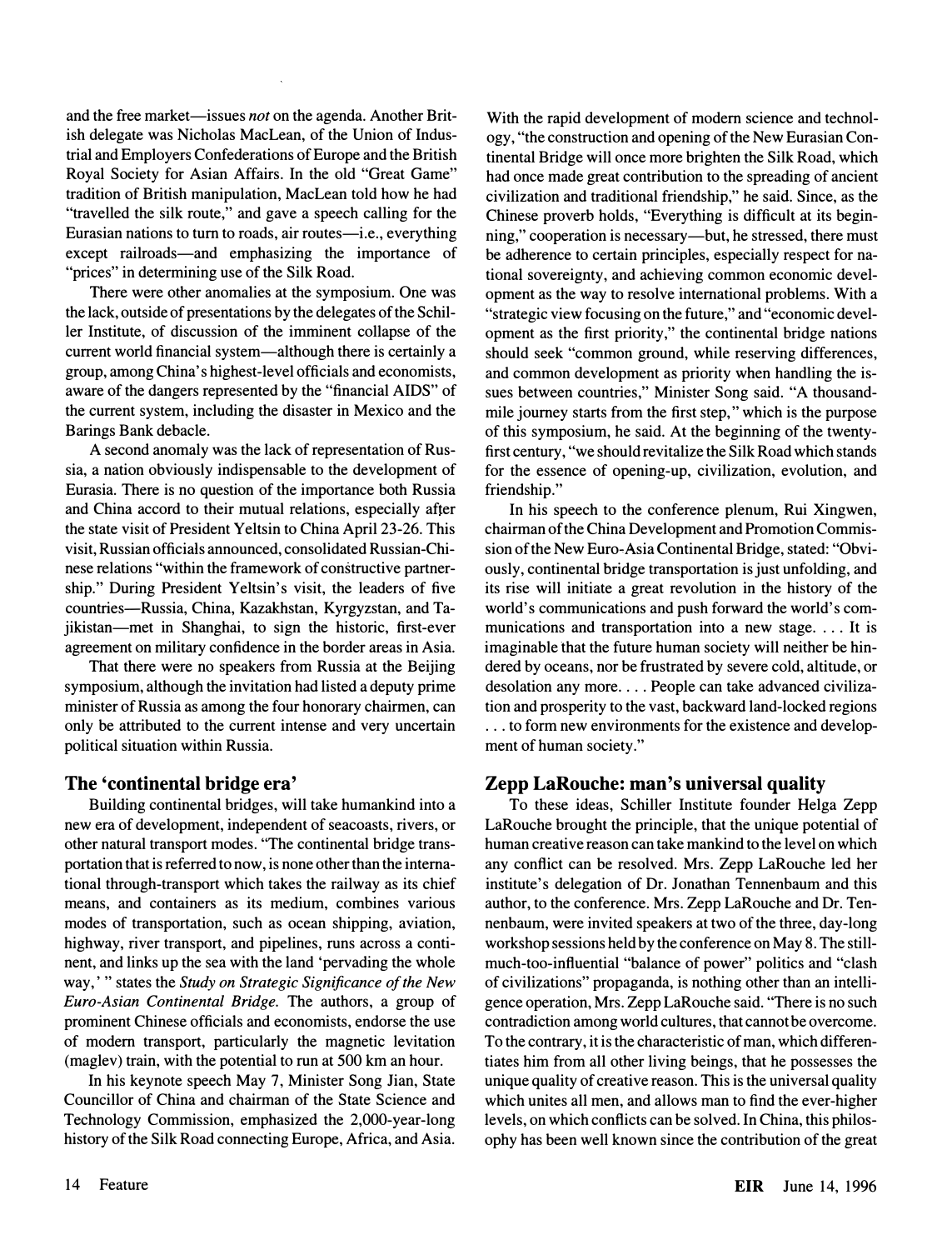universal thinker Confucius."

She described how her husband, American economist Lyndon LaRouche, "based on this thinking ... proposed an economic program, the foundation-stone of which is that only the global reconstruction of the world economy can create a way out of the present crisis .... The strategic reality affecting every region, is the fact that the presently hegemonic financial system is in the end-phase, before its collapse." She outlined how a new world economic system could be organized by sovereign national goverments. "We have to decide, " she concluded, "how we ourselves want to be regarded by future generations." Do we leave them greed and chaos, or do we face humanity's crisis of existence, with all that is great and noble, "to win out of it the inspiration for a new renaissance?"

In his presentation on economic planning, Dr. Tennenbaum said, that it is essential to discard calculations based on GNP, which gives a monstrously distorted picture of economic reality. Instead, he said, we must use the criteria provided by the science of physical economy. Economic planning must be based on "density functions." The most advanced technologies must be used to build basic economic infrastructure in the most concentrated way, in the "corridors" along the continental bridges. The gigantic scale of infrastructure investments required today, he said, can only be achieved through the use of "Hamiltonian " modes of productive creditgeneration by sovereign nation-states.

#### The Iron-Silk Road

Another remarkable intervention, was the speech by Iranian Deputy Minister of Foreign Affairs A. Broujerdi, announcing the May 14 opening of the Mashhad-Sarakhs-Tajan railway, which he described as "this grand project of the century."

# 'The Cantata of the Continental Bridge'

The following excerpt from the book A Study on the Strategic Significance of The New Euro-Asian Continental Bridge, edited by Gao Zehngang, deputy mayor of the port city of Rizhao in Shandong province, indicates the level on which Chinese officials are thinking, to develop their nation. Mayor Gao not only refers to the relations between city and hinterland development as a "cantata," but also says, that to develop his city into a world-class port on the scale of the great port cities of Europe, it is required to free the population from peasant-like thinking, epitomized in the Chinese expression, "Do not let the wholesome water flow into others' fields. "

To do a good job in effecting "the 'cantata' of the Continental Bridge, " featured by the strengthening of the economic cooperation between the bridgehead and the Continental Bridge zone

\* \* \*

The relationship between the bridgehead and the Continental Bridge economic zone is one of mutual promotion and common development and prosperity, as the bridgehead serves as the "dragon head," "display window," and "pivot," while the economic zone serves as the "backyard," "basis," and "backing force." That is why the "Continental Bridge cantata" should be made a good job featured by the further strengthening of the economic

cooperation of the bridgehead with the Continental Bridge zone....

Strengthening the cooperation with the hinterland and making a good job of the "cantata" by the line of the Continental Bridge

There is a close relationship of interdependence between the port and the hinterland, and between the bridgehead and the economic zone along the line of the Continental Bridge. The bridgehead serves as a "door, " while the economic zone, as a "backyard," or "base." Therefore, the authorities of Rizhao City have set up the principle of "setting feet in the city, serving the hinterland, developing in cooperation and sharing the development and prosperity," and have taken the creation of a fine environment of service as a measure of great strategic significance. For this reason, the following points are stressed:

To strengthen the consciousness of service by emancipating the mind

Efforts have to be made to lead the whole city in breaking away from the conservative, localistic idea featured by "do not let the wholesome water flow into others' fields, " and in adopting a concept of viewing the situation as a whole featured by the idea of "the bridgehead and its hinterland share the same boat," so that every citizen can fully realize that the city will not be able to fulfill its supposed role as the bridgehead and a port city, if they view the matter only from the angle of the city itself, and that only by cooperating with the hinterland, will it be possible to compete in both the domestic and world markets and tum, at the earliest date, the great potential held by the city as the eastern bridgehead of the the New Continental Bridge into actual productivity. And thus, the continuous emancipation of the mind, and strengthening of the consciousness of serving, will lay an ideological basis for further expanding the hinterland and enhancing regional cooperation...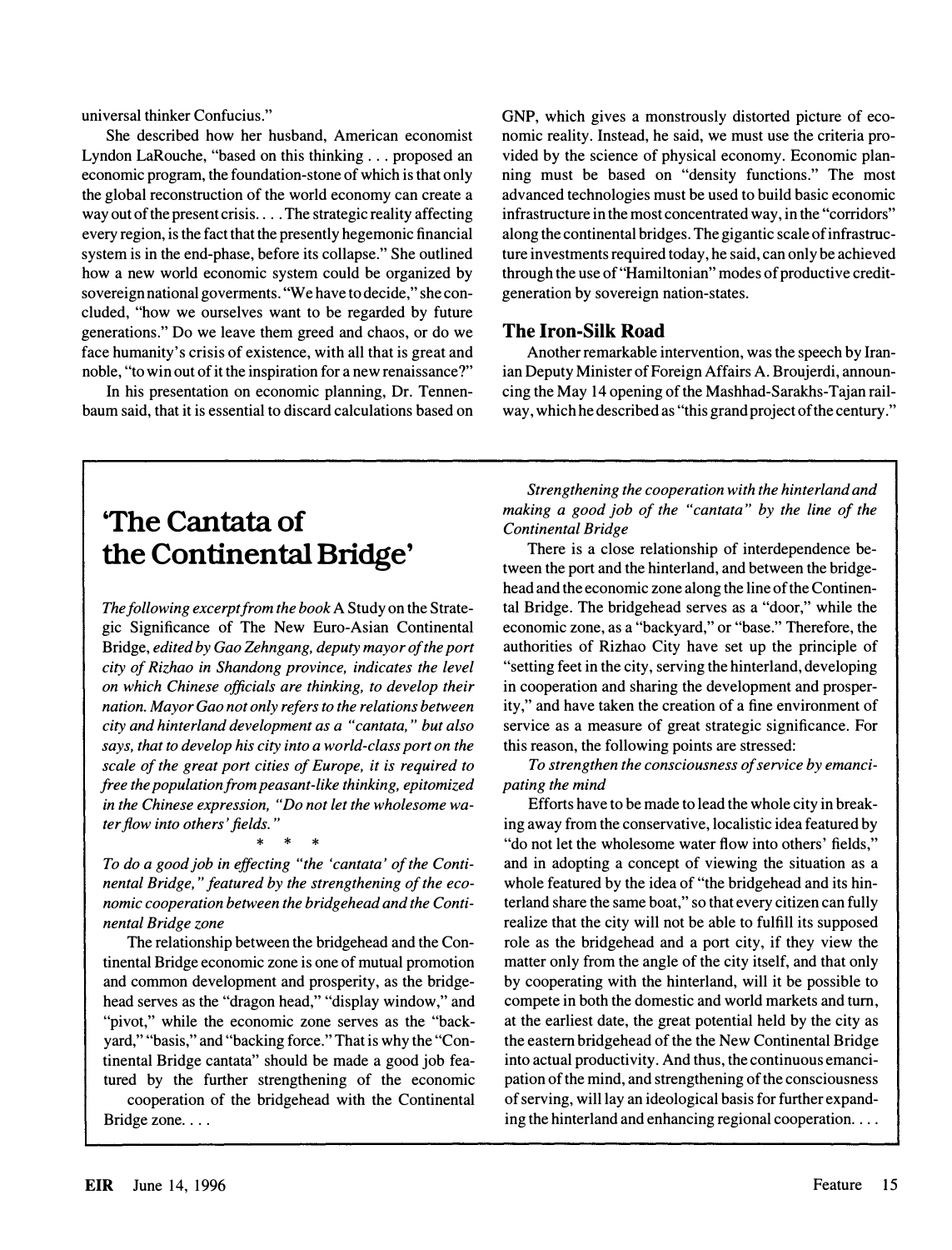

Main land routes of the silk trade, circa 1100 A.D.

Source: The Silk Road on Land and Sea. China Pictorial Publishing Co.

The "Iron-Silk Route," Minister Broujerdi emphasized, was the result of the collaborative work of nations, not international agencies. It "was finished by our experts and with the help of the brotherly country of Turkmenistan, without any international assistance," he said. "We have now constucted the missing link in Euro-Asian railway network." He took the opportunity, "to express our appreciation for the cooperation of the government of China in constructing segments of the railway network, to make possible the first running of a train from Lianyungang port to Tashkent in November 1995. The nations of the region and the world will now see the fruits of collective and regional effort for greater economic prosperity and well-being."

Plenum speakers included Ling Syargei, deputy prime minister of the Republic of Belarus, who emphasized "achievements in establishing a market economy," and integration of Belarus with the "European transport corridor," from Germany and Poland, to Belarus. Mr. Yongjian, United Nations Under Secretary-General for Development Support and Management Services, stated that, for the nations of Europe, Central Asia, and other countries belonging to the Community of Independent States (CIS), and East Asia, "the basic need is the construction of the New Euro-Asian Continental Bridge." He noted that "the United Nations can act as a facilitator and communicator, but it cannot substitute for the commitment of individual states and their international partners."

During the conference, official representatives of Mongolia, Kazakhstan, and the Democratic People's Republic of Korea, announced their ongoing, or planned, cooperation with the continental bridge. Kazakhstan and China, among many other agreements, have agreed to joint use of the Chinese Pacific port of Lianyungang, a great benefit to landlocked Kazakhstan. Razdak Sandalkhan, minister of infrastructure development of Mongolia, said his nation is "interested in . . . connecting to the New Euro-Asian Continental Bridge. Jong U Kim, chairman of North Korea's Committee for Promotion of External Economic Cooperation, said that, "by beginning, we are already halfway there." North Korea, he said, "will actively cooperate with the Eurasian Bridge plan."

The impact of the Schiller Institute presence was made clear on the last day of the conference. In the final general meeting, reports were given on the three programs of the day before. The rapporteur on the "Trade and Economic Cooperation" workshop told the assembled 400 delegates: "We had many helpful suggestions on the conference .... One was that there should be more contributions by women. It was the sense of the leaders of our workshop, that the best contributions were by women. These included by the president of the Schiller Institute, and the director of the Development Research Center of the State Council."